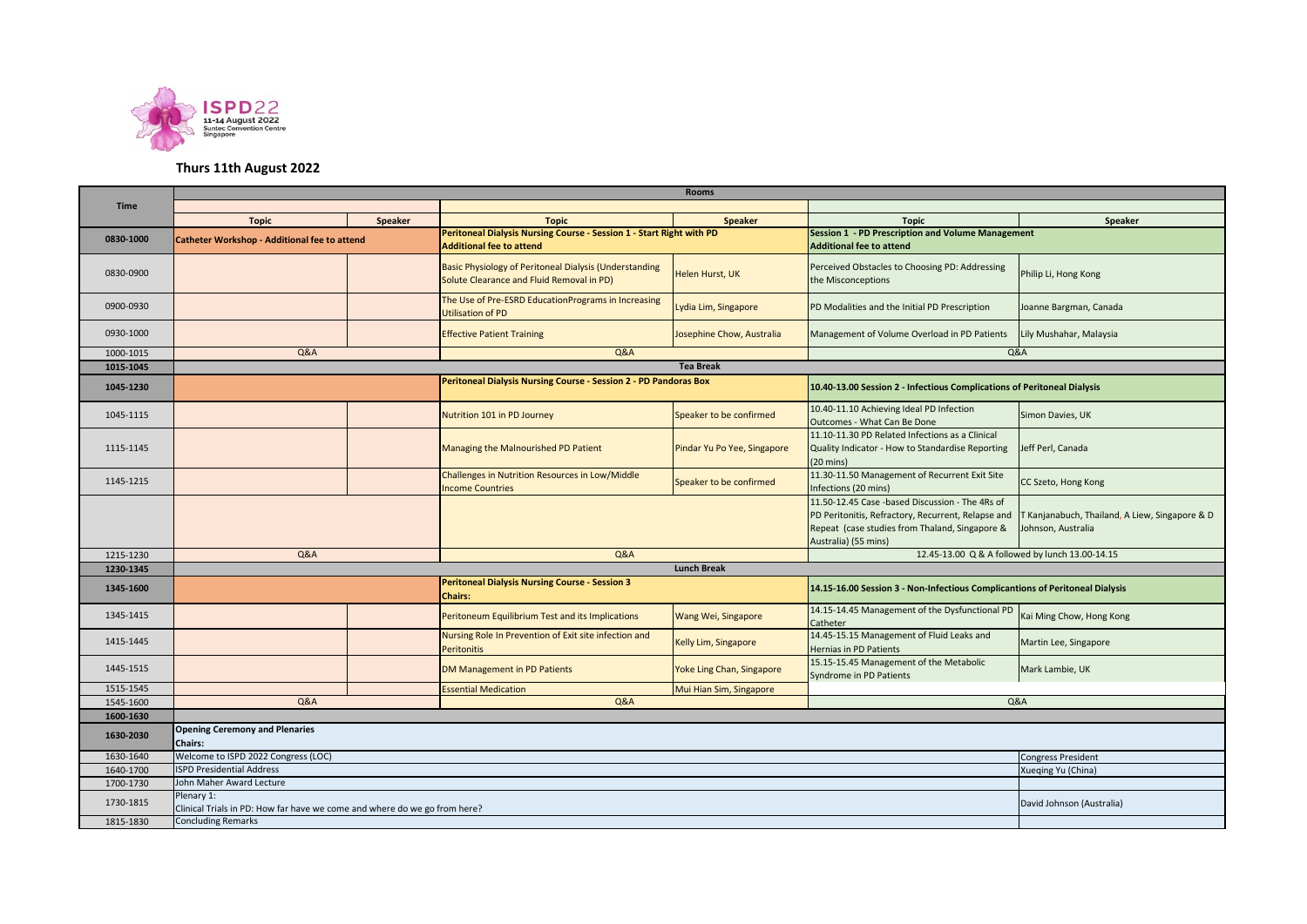| 1830-1930 | Cultural Interlude                                                                           |  |
|-----------|----------------------------------------------------------------------------------------------|--|
| 1930-2030 | uning of the Exhibition Hall and Poster Area, Serving of Dr<br>$ $ Ope<br>Drinks and Canapes |  |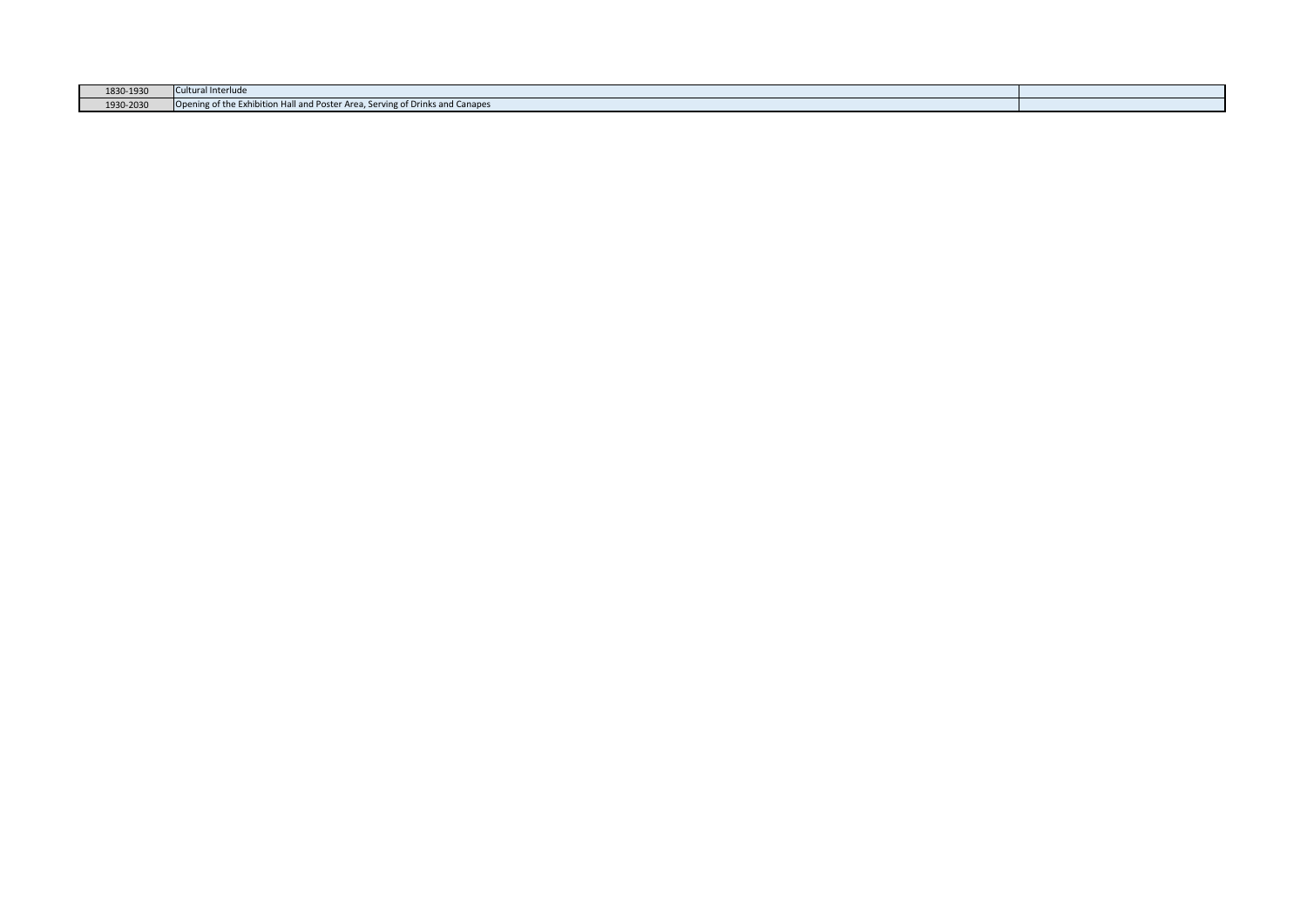

## **Fri 12th August 2022**

|             | <b>Rooms</b>                                                                               |                              |                                                                                                                |                           |                                                                                                      |                            |  |  |  |  |
|-------------|--------------------------------------------------------------------------------------------|------------------------------|----------------------------------------------------------------------------------------------------------------|---------------------------|------------------------------------------------------------------------------------------------------|----------------------------|--|--|--|--|
| <b>Time</b> |                                                                                            |                              |                                                                                                                |                           |                                                                                                      |                            |  |  |  |  |
|             | <b>Topic</b>                                                                               | Speaker                      | <b>Topic</b>                                                                                                   | <b>Speaker</b>            | <b>Topic</b>                                                                                         | Speaker                    |  |  |  |  |
| 0800-0900   | <b>Opening Ceremony and Plenaries</b><br><b>Chairs:</b>                                    |                              |                                                                                                                |                           |                                                                                                      |                            |  |  |  |  |
| 0800-0845   | Plenary 2:<br>PD First Policy: Is it still relevant today?                                 |                              |                                                                                                                |                           |                                                                                                      | Philip Li (Hong Kong)      |  |  |  |  |
| 0845-0900   | Q&A                                                                                        |                              |                                                                                                                |                           |                                                                                                      |                            |  |  |  |  |
| 0900-1030   | <b>Symposium 1a: INFECTION PREVENTION</b><br><b>Chairs:</b>                                |                              | <b>Symposium 2a: INITIAL PD PRESCRIPTIONS</b><br><b>Chairs:</b>                                                |                           | Symposium 3a: NURSING & ALLIED HEALTH - TRAINING & EDUCATION<br><b>Chairs:</b>                       |                            |  |  |  |  |
| 0900-0930   | Evidence-Based Approach to Prevention of PD Peritonitis                                    | Rajnish Mehrotra (USA)       | Incremental PD - how can it be done and is it safe?                                                            | Dong Jie (China)          | Innovative approaches to delivering education training to LMICs                                      | Speaker to be confirmed    |  |  |  |  |
| 0930-0945   | Oral Presentation 1                                                                        |                              | <b>Oral Presentation 3</b>                                                                                     |                           | Oral Presentation 5                                                                                  |                            |  |  |  |  |
| 0945-1015   | Prevention of Relapsing and Recurrent Peritonitis                                          | David Johnson (Australia)    | Modelling prescriptions: what can continuous flow, adapted PD and<br>colloid osmosis offer?                    | Carl Oberg (Sweden)       | Consideration for the elderly in delivering training<br>Oral Presentation 6                          | Helen Hurst (UK)           |  |  |  |  |
| 1015-1030   | <b>Oral Presentation 2</b>                                                                 |                              | <b>Oral Presentation 4</b>                                                                                     |                           | <b>TEACH-PD Trial</b>                                                                                | Josephine Chow (Australia) |  |  |  |  |
| 1030-1100   |                                                                                            |                              | <b>Tea Break and Viewing of Posters</b>                                                                        |                           |                                                                                                      |                            |  |  |  |  |
| 1100-1230   | <b>Symposium 1b: ADVANCES IN DIAGNOSIS OF PERITONITIS</b><br><b>Chairs:</b>                |                              | <b>Symposium 2b: PD PRESCRIBING TOOLS</b><br><b>Chairs:</b>                                                    |                           | Symposium 3b: NURSING & ALLIED HEALTH - DELIVERING PD IN CHALLENGING CIRCUMSTANCES<br><b>Chairs:</b> |                            |  |  |  |  |
| 1100-1130   | Advances in Diagnostic Technology in PD Peritonitis                                        | Cheuk Chun Szeto (Hong Kong) | PDOPPS: Prescription patterns and outcomes - icodextrin,<br>ultrafiltration and residual kidney function       | Simon Davies (UK)         | Delivering PD in remote regions                                                                      | Ana Figueredo (Brazil)     |  |  |  |  |
| 1130-1145   | <b>Oral Presentation 7</b>                                                                 |                              | <b>Oral Presentation 9</b>                                                                                     |                           | Oral Presentation 11                                                                                 |                            |  |  |  |  |
| 1145-1215   | How can we reduce culture-negative peritonitis rates?<br>Talerngsak Kanjanabuch (Thailand) |                              | How well does bioimpedance inform regarding PD prescription and<br>Zanzhe Yu (China)<br>help fluid management? |                           | Delivering PD in LMICs - Medical Perspective<br><b>Oral Presentation 12</b>                          | Kajiru Kilonzo (Tanzania)  |  |  |  |  |
| 1215-1230   | <b>Oral Presentation 8</b>                                                                 |                              | <b>Oral Presentation 10</b>                                                                                    |                           | Delivering PD in LMICs - Nursing Perspective                                                         | Nor Juliana (Malaysia)     |  |  |  |  |
| 1230-1400   | Lunch & Industry Symposia                                                                  |                              |                                                                                                                |                           |                                                                                                      |                            |  |  |  |  |
| 1400-1545   | Symposium 4a: PD IN SPECIAL POPULATION 1<br><b>Chairs:</b>                                 |                              | Symposium 5a: PD IN LOW RESOURCE SETTINGS 1<br><b>Chairs:</b>                                                  |                           | Symposium 6a: BASIC SCIENCE 1<br><b>Chairs:</b>                                                      |                            |  |  |  |  |
| 1400-1430   | PD Patients with end-stage liver disease (ESLD)                                            | Isaac Teitelbaum (USA)       | Improving PD outcomes in LICs and LMICs                                                                        | Kajiru Kilonzo (Tanzania) | Host defence in the peritoneal cavity                                                                | Donald Fraser (UK)         |  |  |  |  |
| 1430-1445   | <b>Oral Presentation 13</b>                                                                |                              | <b>Oral Presentation 14</b>                                                                                    |                           | <b>Oral Presentation 15</b>                                                                          |                            |  |  |  |  |
| 1445-1515   | PD in heart failure                                                                        | Martin Wilkie (UK)           | PD solutions: solutions for LICs                                                                               | Magdalena Madero (Mexico) | Genetic studies and precision medicine in dialysis                                                   | Olivier Devuyst (Belgium)  |  |  |  |  |
| 1515-1545   |                                                                                            |                              | <b>Tea Break and Viewing of Posters</b>                                                                        |                           |                                                                                                      |                            |  |  |  |  |
| 1545-1700   | Symposium 4b: ISPD-IPNA JOINT SYMPOSIUM<br><b>Chairs:</b>                                  |                              | Symposium 5b: KRT MODALITY IN LOW RESOURCE SETTINGS (DEBATE)<br><b>Chairs:</b>                                 |                           | <b>Symposium 6b: BASIC SCIENCE 2</b><br><b>Chairs:</b>                                               |                            |  |  |  |  |
| 1545-1615   | Improving Bone and Cardiovascular Outcomes in the Pediatric Population                     | Rukshana Shroff (UK)         | PD is the ideal KRT modality in providing universal access to dialysis<br>treatment in LICs & LMICs            | Anjali Saxena (USA)       | Pathways in peritoneal fibrosis                                                                      | Michael Balzer (Germany)   |  |  |  |  |
| 1615-1630   | <b>Oral Presentation 16</b>                                                                |                              | <b>Oral Presentation 17</b>                                                                                    |                           | <b>Oral Presentation 18</b>                                                                          |                            |  |  |  |  |
| 1630-1700   | essons learnt from the SCOPE Initiative                                                    | <b>Bradley Warady (USA)</b>  | PD is not the ideal KRT modality in providing universal access to<br>dialysis treatment in LICs & LMICs        | Ali Abu-Alfa (Lebanon)    | Zero-sodium PD solutions: from porcine models to human trials                                        | Jeffrey Testani (USA)      |  |  |  |  |
| 1700-1830   | <b>Symposium 7: AGEING POPULATION - CHALLENGES AHEAD</b><br><b>Chairs:</b>                 |                              | <b>Symposium 8: PD CATHETERS</b><br><b>Chairs:</b>                                                             |                           | Symposium 9: IMPACT OF ECONOMY ON PD UTILIZATION<br><b>Chairs:</b>                                   |                            |  |  |  |  |
| 1700-1730   | Challenges of dialysis delivery in ageing populations                                      | Yasuhiko Ito (Japan)         | Establishing a PD catheter service in a developing country: why and<br>now?                                    | Lily Mushahar (Malaysia)  | Economy and PD: what is the link?                                                                    | Speaker to be confirmed    |  |  |  |  |
| 1730-1800   | Edwina Brown (UK)<br>ncorporating supportive care into routine care                        |                              | Salvage techniques in the management of dysfunctional PD<br>Kai-Ming Chow (Hong Kong)<br>catheters             |                           | How to make PD more cost-effective?                                                                  | Adrian Liew (Singapore)    |  |  |  |  |
| 1800-1830   | Changing emphasis of care from "young" to "old"                                            | Lily Mushahar (Malaysia)     | The role of advanced laparoscopic techniques for PD catheter<br>insertion                                      | Frank Dor (UK)<br>All     | Assisted PD: is it cost-effective for those who are otherwise<br>unsuitable for PD?                  | Jeff Perl (Canada)         |  |  |  |  |
|             | <b>Panel Discussion</b><br><b>Private Dinner</b>                                           |                              |                                                                                                                |                           |                                                                                                      |                            |  |  |  |  |
| 1830-2000   |                                                                                            |                              |                                                                                                                |                           |                                                                                                      |                            |  |  |  |  |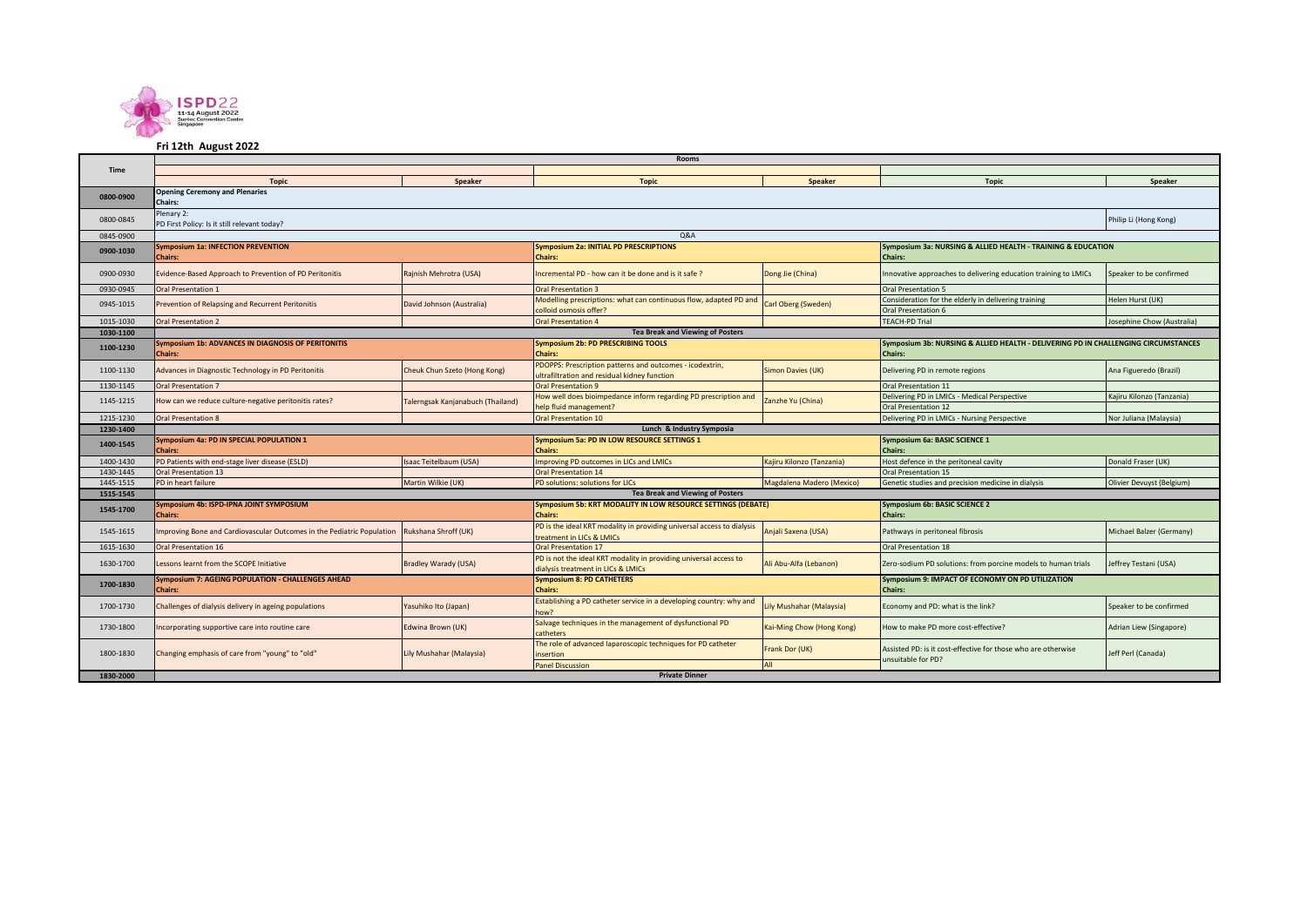

## **Sat 13th August 2022**

|           | Rooms                                                                                          |                             |                                                                                                            |                                    |                                                                                         |                                  |                                                           |                              |  |
|-----------|------------------------------------------------------------------------------------------------|-----------------------------|------------------------------------------------------------------------------------------------------------|------------------------------------|-----------------------------------------------------------------------------------------|----------------------------------|-----------------------------------------------------------|------------------------------|--|
| Time      |                                                                                                |                             |                                                                                                            |                                    |                                                                                         |                                  |                                                           |                              |  |
|           | <b>Topic</b>                                                                                   | Speaker                     | <b>Topic</b>                                                                                               | Speaker                            | <b>Topic</b>                                                                            | Speaker                          | <b>Topic</b>                                              | Speaker                      |  |
| 0800-0900 | <b>Opening Ceremony and Plenaries</b><br>Chairs:                                               |                             |                                                                                                            |                                    |                                                                                         |                                  |                                                           |                              |  |
| 0800-0845 | Plenary 3:<br>PD Program Management in 2022: the Smart PD Centre Experience                    |                             |                                                                                                            |                                    |                                                                                         |                                  |                                                           |                              |  |
| 0845-0900 |                                                                                                |                             | Q&A                                                                                                        |                                    |                                                                                         |                                  |                                                           |                              |  |
| 0900-1030 | Symposium 10a: GOAL DIRECTED PD - ESTABLISHING THE GOALS<br><b>Chairs:</b>                     |                             | Symposium 11a: PD IN AKI 1<br><b>Chairs:</b>                                                               |                                    | Symposium 12a: THE "INs" & "OUTs" OF PD UTILIZATION<br>Chairs:                          |                                  |                                                           |                              |  |
| 0900-0930 | Shared decision making based on patient-important<br>utcomes                                   | Allison Tong (Australia)    | PD in AKI: Access, Prescriptions and Protocols                                                             | Watanyu Parapiboon (Thailand)      | Measuring incident PD use: room for growth                                              | Rob Quinn (Canada)               |                                                           |                              |  |
| 0930-0945 | Oral Presentation 19                                                                           |                             | Oral Presentation 21                                                                                       |                                    | <b>Oral Presentation 23</b>                                                             |                                  |                                                           |                              |  |
| 0945-1015 | Shared decision making: what are the cultural challenges                                       | Sunita Bavanandan (Malaysia | <sup>9</sup> D for AKI: Controversies and what evidence is<br>ded to take it into mainstream clinical care | <b>Brett Cullis (South Africa)</b> | ERA Embassador<br>Transfers to HD: The Failure of Technique Failure<br>Mark Lambie (UK) |                                  |                                                           |                              |  |
| 1015-1030 | <b>Oral Presentation 20</b>                                                                    |                             | <b>Oral Presentation 22</b>                                                                                |                                    | Oral Presentation 24                                                                    |                                  |                                                           |                              |  |
| 1030-1100 |                                                                                                |                             | <b>Tea Break and Viewing of Posters</b>                                                                    |                                    |                                                                                         |                                  |                                                           |                              |  |
| 1100-1230 | Symposium 10b: CHALLENGES OF MEASURING PATIENT-REPORTED OUTCOMES<br><b>Chairs:</b>             |                             | Symposium 11b: PD IN AKI 2<br><b>Chairs:</b>                                                               |                                    | Symposium 12b: CONTINUOUS QUALITY IMPROVEMENT FOR HIGH QUALITY CARE<br>Chairs:          |                                  |                                                           |                              |  |
| 1100-1130 | ncorporating PROMs into routine dialysis quality<br>ssessment                                  | rederic Finkelstein (USA)   | D in the treatment of AKI during the COVID-19<br>andemic                                                   | Elaine Bowes (UK)                  | COVID-19: Catalyst for improving quality of care in PD                                  | Edwina Brown (UK)                |                                                           |                              |  |
| 1130-1145 | <b>Oral Presentation 25</b>                                                                    |                             | <b>Oral Presentation 27</b>                                                                                |                                    | Oral Presentation 29                                                                    |                                  |                                                           |                              |  |
| 1145-1215 | Assessing PD prescriptions: feasibility of measuring                                           | Abdul WM Wazil (Sri Lanka)  | PD versus extracorporeal therapies in critical care<br>Watanyu Parapiboon (Thailand)                       |                                    | PD & CQI: Who, What, Where, When, How                                                   | Rob Quinn (Canada)               |                                                           |                              |  |
|           | PROMs in low resource settings                                                                 |                             | <b>Oral Presentation 28</b>                                                                                |                                    |                                                                                         |                                  |                                                           |                              |  |
| 1215-1230 | <b>Oral Presentation 26</b>                                                                    |                             | PD for AKI in Children: Meeting the Challenge                                                              | Rukshana Shroff (UK)               | Oral Presentation 30                                                                    |                                  |                                                           |                              |  |
| 1230-1400 |                                                                                                |                             | Lunch & Industry Symposia                                                                                  |                                    |                                                                                         |                                  |                                                           |                              |  |
| 1400-1515 | Symposium 13a: UPTAKE & UTILIZATION OF PD 1<br><b>Chairs:</b>                                  |                             | Symposium 14a: PD TECHNOLOGY & INNOVATION - REMOTE MONITORING<br><b>Chairs:</b>                            |                                    | Symposium 15: Public Policy Forum<br><b>Chairs:</b>                                     |                                  | Symposium 15b: PDI Session<br><b>Chairs:</b>              |                              |  |
| 1400-1430 | Barriers to PD utilization - focusing on country-level<br>terventions                          | Brett Cullis (South Africa) | A novel technology for remote monitoring of CAPD                                                           | <b>Hezkiah Tsoory (Israel)</b>     | Global challenges and opportunities in access to ESKD                                   | Simon Davies (UK)                | ntroduction and overview, presentation of<br>wards by EIC | Jeff Perl (Canada)           |  |
| 1430-1445 | Oral Presentation 31                                                                           |                             | <b>Oral Presentation 32</b>                                                                                |                                    | Role of PD in the strategic plan for integrated kidney                                  | Philip Li (Hong Kong)            | <b>Best of Basic Science</b>                              | Donald Fraser (UK)           |  |
| 1445-1515 | Making a PD program successful - focusing on country-<br>vel intervention                      | Rajnish Mehrotra (USA)      | Remote monitoring in PD: review of RCTs                                                                    | Arsh Jain (Canada)                 | failure care                                                                            |                                  |                                                           |                              |  |
| 1515-1545 |                                                                                                |                             | <b>Tea Break and Viewing of Posters</b>                                                                    |                                    | <b>Break</b>                                                                            | <b>Break</b>                     |                                                           |                              |  |
| 1545-1700 | Symposium 13b: UPTAKE & UTILIZATION OF PD 2<br><b>Chairs:</b>                                  |                             | Symposium 14b: PD TECHNOLOGY & INNOVATION - PD SYSTEMS<br><b>Chairs:</b>                                   |                                    | PD reimbursement and financing models - achieving<br>growth and sustainability          | Speaker to be confirmed          | <b>Best of Clinical Research</b>                          | reoungjee Cho<br>(Australia) |  |
| 1545-1615 | Centre effects on PD utilization                                                               | Arsh Jain (Canada)          | An update on wearable PD systems                                                                           | Marjorie Foo (Singapore)           | Patient and Caregiver priorities for outcomes in                                        | Pediatric PD Patient & Caregiver |                                                           | Speaker to be                |  |
| 1615-1630 | <b>Oral Presentation 34</b>                                                                    |                             | <b>Oral Presentation 35</b>                                                                                |                                    | peritoneal dialysis                                                                     | (Singapore)                      | PDI: The Patients' Voice                                  | confirmed                    |  |
| 1630-1700 | Patient perspective on making PD more "desirable"                                              | See Soon Chee, Malaysia     | The "Carry Life" PD system trials                                                                          | Olof Heimburger (Sweden)           | <b>Panel Discussion</b>                                                                 | 11A                              | <b>Closing Remarks</b>                                    | Jeff Perl (Canada)           |  |
| 1700-1830 | Symposium 16: PD IN SPECIAL POPULATION 2<br><b>Chairs:</b>                                     |                             | Symposium 17: PD IN LOW RESOURCE SETTINGS 2<br><b>Chairs:</b>                                              |                                    | Symposium 18: NURSING & ALLIED HEALTH - ENABLING SELF-CARE<br><b>Chairs:</b>            |                                  |                                                           |                              |  |
| 1700-1730 | PD in pregnancy and diabetes                                                                   | ioanne Bargman (Canada)     | Saving Young Lives: PD in children (India)                                                                 | Mignon McCulloch, South Africa     | Different models of care - assistance in PD                                             | Elaine Bowes (UK)                |                                                           |                              |  |
| 1730-1800 | Use of PD in times of natural and manmade crisis                                               | Ali Abu-Alfa (Lebanon)      | How to start a PD program in a LMIC with limited<br>resources                                              | Frederic Finkelstein (USA)         | Home monitoring in PD - how viable is it?                                               | Rachel Walker (New Zealand)      |                                                           |                              |  |
| 1800-1830 | PD catheter access in patients with previous abdominal<br>surgeries and challenging situations | Frank Dor (UK)              | Diagnosing and managing peritonitis under limited<br>resources                                             | Abdul W M Wazil, Sri Lanka         | Being Trained on PD - What the Patients Don't Tell the<br>Nurses                        | See Soon Chee, Malaysia          |                                                           |                              |  |
|           |                                                                                                |                             |                                                                                                            |                                    | <b>Panel Discussion</b>                                                                 |                                  |                                                           |                              |  |